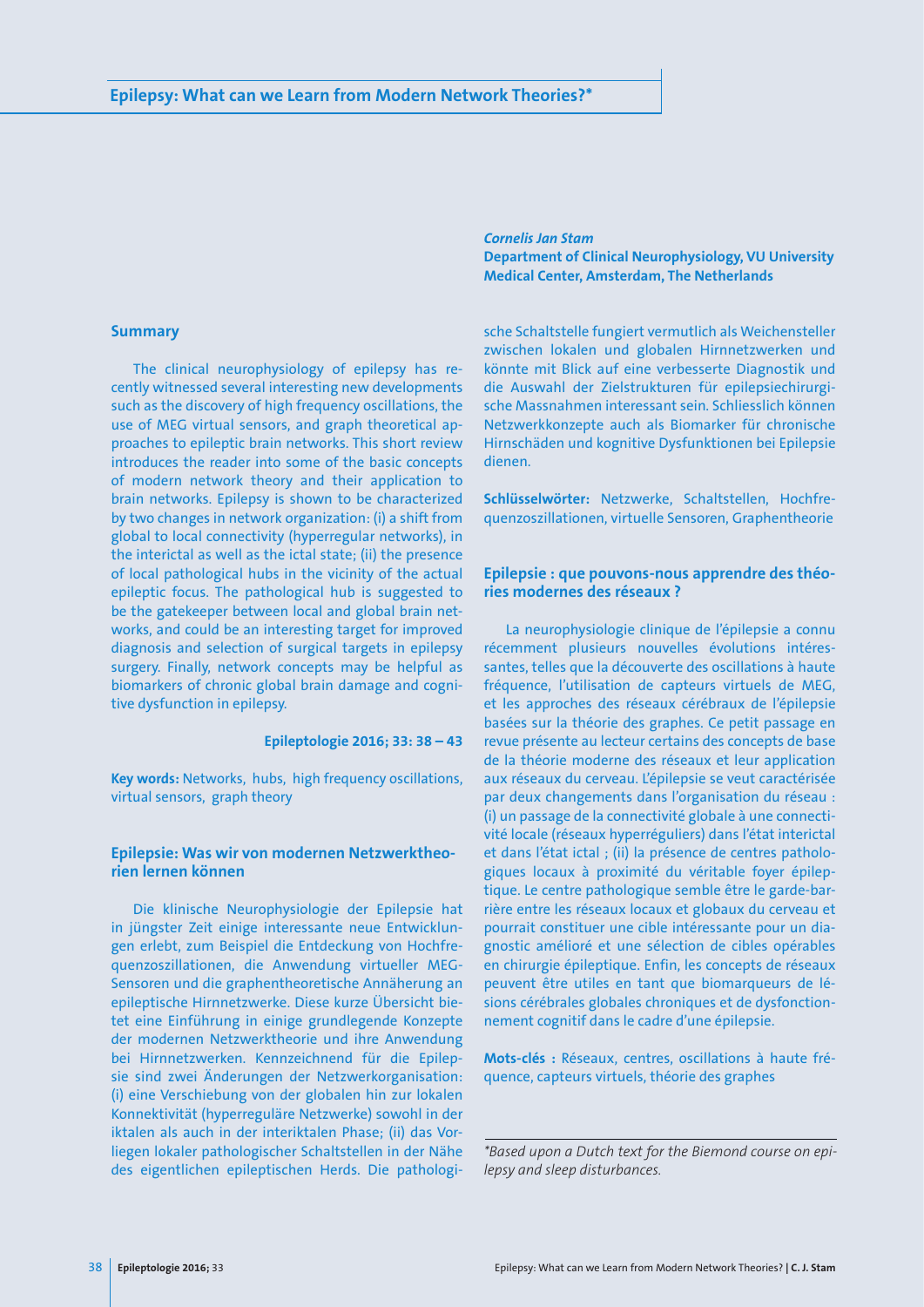#### **Introduction**

Use of neurophysiological techniques in epilepsy has recently been supplemented with other techniques such as genetic investigations and advanced imaging with PET, structural and functional MRI. The field of neurophysiology itself has also witnessed a number of interesting new developments that increase our understanding of the pathophysiology, and also open up new perspectives to improve diagnosis. Three examples of such developments are (i) the discovery of "high frequency oscillations", in particular "fast spindles" (oscillations of 250 - 500 Hz) that are increasingly considered to be specific markers of the epileptic focus [1]; (ii) use of MEG and so-called virtual sensors to detect epileptiform activity in deep brain structures such as the hippocampus [2]; (iii) the idea that epilepsy can be viewed as a network disorder of the brain, where local and global changes in structural and functional networks all play a role in the spreading of seizure activity through the brain and the development of cognitive disturbances [3]. The aim of this contribution is to provide a better understanding in particular of the last development: brain network concepts in epilepsy. As will become clear the other two new developments will also be addressed briefly. The first question however is what is so special about brain networks, and why would this be relevant for epilepsy?

#### **Brain networks**

Ramon Y. Cajal was probably the first investigator who showed convincingly that our brain is a complex network of interconnected neurons. The human brain consists of approximately  $10^{10}$  neurons, and each neuron has about 104 connections with other neurons. This complex network is ordered hierarchically, from individual neurons, micro- and macrocolumns in the cortex, all the way up to Brodmann areas, brain lobes and hemispheres. Neurological thinking assumes that the hierarchical organization and topological differentiation are closely related to function: we have "regions" for sensory and motor function, hearing, vision, language and so on. In this approach the network character of the brain is not yet fully clear, with the exception of a number of disconnection syndromes. Neurological diagnosis was and still is, to an important extent, based upon localization supported by neurological and ancillatory (usually imaging-based) investigations. This is now starting to change due to new insights from the theory of complex networks [4].

Modern network theory is a multidisciplinary field of research with contributions from mathematics, physics, sociology and biology, among others. Around the turn of the century there have been a few important developments such as the discovery of "small-world" and "scale-free" networks [5, 6]. In a small-world network there is an optimal balance between local communication and global integration of information processing [7]. Scale-free networks are characterized by socalled "hubs": network nodes with many more connections than other network nodes, and a central role in efficient communication in the network. It has now become clear that the central nervous system in animals as well as humans displays the typical characteristics of both small-world as well as scale-free networks. This is equally true for structural as well as functional networks. This optimal organization of brain networks has a strong genetic basis, and is associated with cognitive function. By now various large-scale research projects have started to obtain a complete description of the human "connectome" (a complete map of the human brain network, analogous to that of the genome). There is now increasing evidence that changes in the human connectome may play a crucial role in various neurological and psychiatric disorders such as Alzheimer's and Parkinson's disease, multiple sclerosis, traumatic brain injury and schizophrenia. It is remarkable that the nature of the network changes in all these different disorders shows some striking resemblances. In all of these disorders there is evidence of involvement of the most central "hub" areas of the brain, in particular the so-called default mode network [8]. In this context it is interesting to know which network changes have been found in epilepsy and how they fit into this pattern. In addition, it is important to understand what could be the clinical relevance of these findings.

## **Ictal network changes**

The idea that network organization might affect the flow of information on networks was already suggested in the pioneer studies of Watts and Strogatz and Barabasi and Albert [5, 6]. Only a few years later model studies with simulated neural networks suggested that abnormal network organization could lower the threshold for the spreading of seizure activity through a neural network [9]. One study showed that hub nodes might be of special importance in facilitating seizure spread [10].

The relevance of network organization for epileptic seizures in humans was first demonstrated in 2007 [11]. In this study in patients who were implanted with intracerebral electrodes in the workup for epilepsy surgery, the organization of the network, derived from correlations between EEG signals of different brain regions, changed from a small-world network in the interictal state to an abnormally regular network during and shortly after the seizure. An epileptic seizure is apparently characterized by a rather outspoken, temporal change in organization of functional brain networks, in which the normal balance between local and global connectivity is lost. This pattern of a temporary "hyperregular" structure of functional brain networks during an epileptic seizure has now been confirmed in a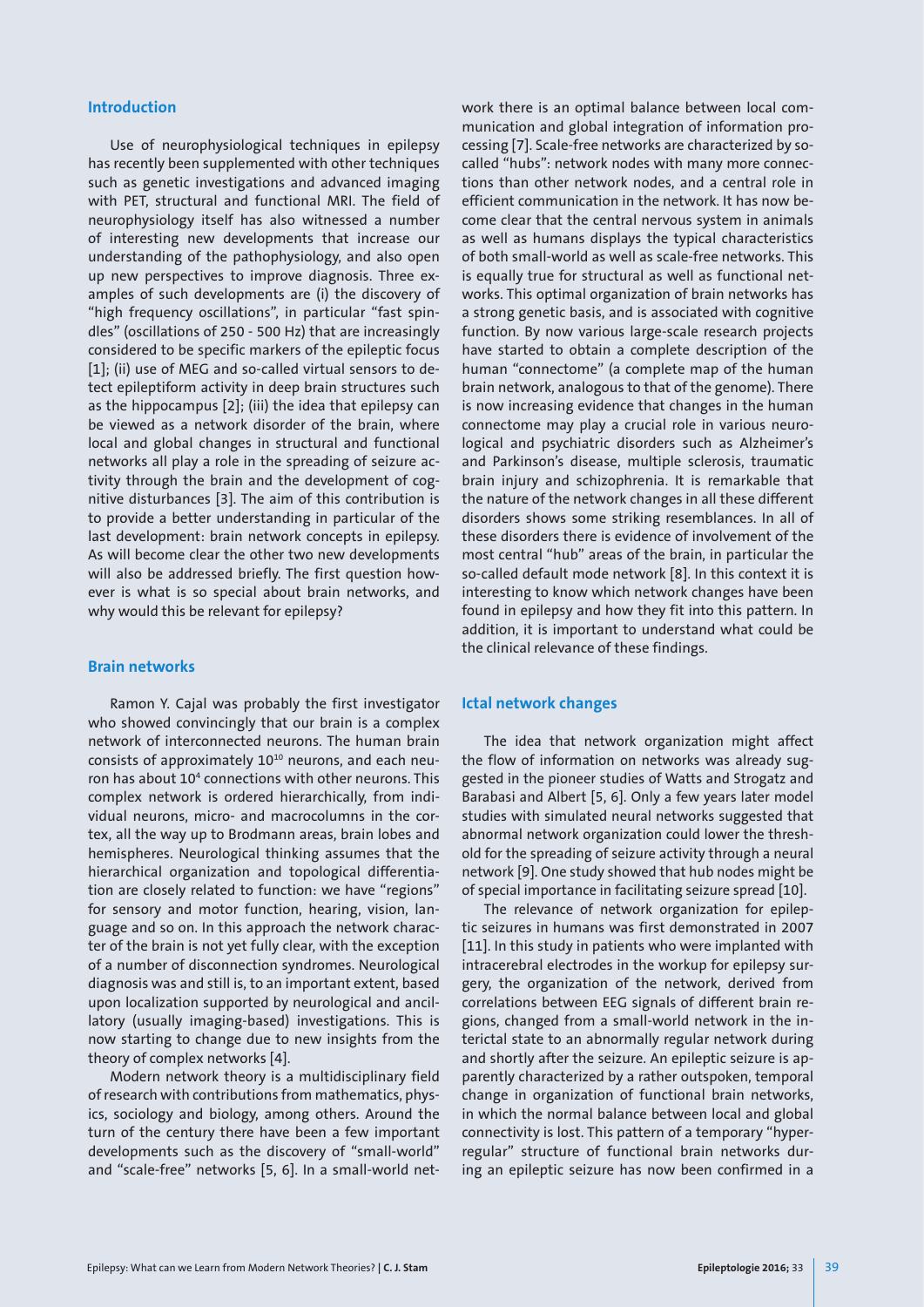number of studies with intracranial recordings [12, 13]. This pattern can even be observed with routine scalp recorded EEG during absence seizures [14]. Ictal hyperregularity has been found in focal as well as generalized epilepsy. The question is whether network changes can already be detected before seizure onset, in the preictal state. Such interictal network changes could be interesting from the point of view of diagnosis, locus localization or, eventually, seizure prediction.

### **Interictal network changes**

The first assumption was that the interictal network might have an abnormally random structure [11]. This hypothesis was based upon two considerations: (i) it was known from network theory that random networks have a lower threshold for spreading synchronous activity through the system; (ii) epilepsy is often a reflection of local or global damage to the brain, and such damage is often associated with a transition of the normal small-world organization (with an optimal balance between local and global connectivity) to a pathological random organization. Although some early studies appeared to give support for this apparently plausible hypothesis [15], it has become increasingly clear that the opposite hypothesis may actually be closer to the truth. In a study in an animal model of focal epilepsy it was shown that the interictal network was also abnormally regular (like the ictal network, but to a somewhat lesser extent. Connectivity was increased near the epileptic focus, and decreased globally over long distances [16]. This interictal hyperregularity has been found in patients with various neuroimaging techniques [17]. Notably, abnormalities have been observed not only in functional networks, based upon EEG and functional MRI, but also in structural brain networks using structural MRI (tractography; cortical thickness networks) [18]. A recent metaanalysis of studies on functional and structural brain networks in epilepsy confirmed that this pattern of increased local connectivity and decreased global connectivity is very likely [19]. This raises the question how epileptic seizures can spread in a brain network where global integration is actually decreased. To be able to understand this paradox it is necessary to reconsider the role of the previously mentioned "hub" areas [10].

A better understanding of the role of hubs in epilepsy has been obtained mainly from intracranial recordings in the workup for epilepsy surgery. In studies with electrode grids or depth electrodes it was noticed that there were often some electrodes that could be characterized as hubs, for instance because their activity was abnormally synchronized with the activity at other electrodes [20]. Outcome of epilepsy surgery was more favourable if the hub areas were included in the resection area and less favourable when they were not included [21, 22]. On the basis of this type of observations it was assumed that hubs might somehow be involved in the spreading of seizure activity.

## **The focus in the network (HFOs and hubs)**

This raises the question what the relationship between these pathological hubs on the one hand, and the actual epileptic focus on the other hand might be. In the mean time it has become clear that the epileptic focus, or more strictly the irritative zone, constitutes an area that is responsible for (i) the classic epileptiform abnormalities (spikes, spike wave complexes); but also (ii) extremely fast, abnormal oscillations in epileptogenic tissue [1]. These fast oscillations are referred to as "high frequency oscillations" or HFOs. In particular the fast variant, the "fast spindles" (250 - 500 Hz) is strongly associated with epileptogenic tissue. HFOs can be recorded with depth electrodes, but recently it has been shown that HFOs can also be demonstrated with non invasive MEG virtual sensors [2]. HFOs are found mainly in the vicinity of the classic epileptiform discharges. What is the relation between the focus with spikes and HFOs on the one hand, and the pathological hubs on the other hand? Remarkably, there is evidence that the focus and the pathological hub do not coincide. In fact, the presence of HFOs and typical hub features is even anticorrelated, at least at relatively short distances [23, 24]. Even so it is known that both the removal of the actual epileptic focus, as well as removal of the pathological hub areas, have a favourable effect on epilepsy surgery outcome. Before considering a possible explanation of this paradox, it is worthwhile to devote some attention to global network changes in epilepsy.

## **Global network changes in epilepsy**

As discussed above there are many indications that epilepsy is characterized by changes in global brain networks [3, 25]. These changes consist of an increase of local connectivity, a decrease of global integration, and damage to, or a dysfunction of physiological hubs, in particular in the so-called default mode network. These global changes concern structural as well as functional brain networks. It is important to note that these global network changes are associated in particular with longstanding, chronic epilepsy [26]. In addition there are indications that global network changes are associated with, or may even be responsible for cognitive disturbances in patients with epilepsy [27, 28]. In this respect epilepsy shows some remarkable similarities to other chronic neurological conditions such as Alzheimer's and Parkinson's disease, multiple sclerosis and brain tumors, where cognitive dysfunction is associated with a loss of integration and damage to the default mode network [4]. Possibly the global brain network changes are caused by damage due to repetitive hyperactiva-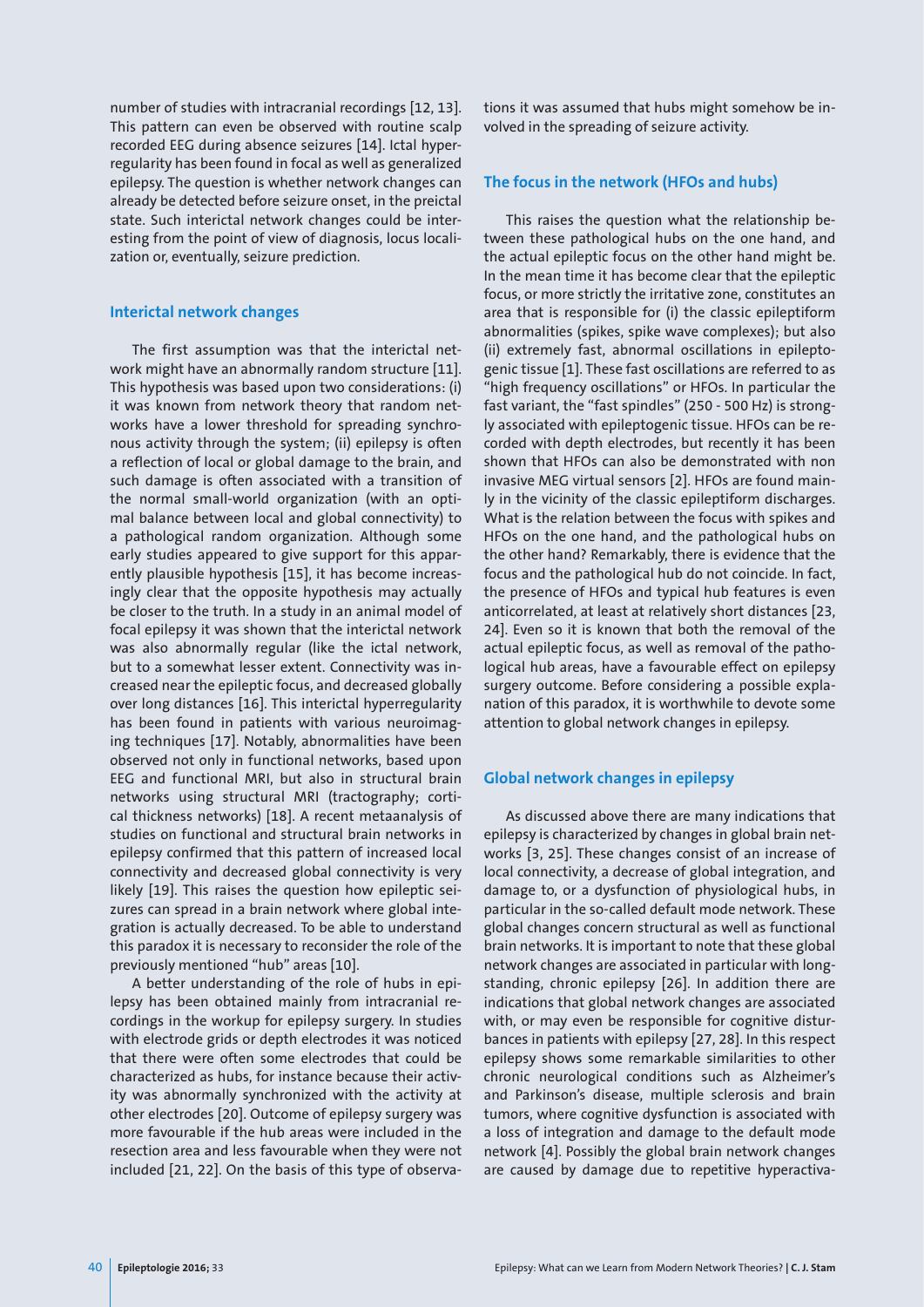tion during recurrent epileptic seizures. Again, there is a remarkable analogy with hyperactivation induced network damage described as a putative mechanism in Alzheimer's disease [29]. Apparently, hubs are involved in epilepsy in two rather different ways: (i) local, pathological hubs in the vicinity of the actual focus appear to form part of a local epileptogenic network, and are responsible for spreading epileptic activity to the rest of the brain; (ii) physiological hubs, in particular in the default mode network, are damaged by repetitive seizures, and may underlie cognitive disturbances.

## **A focal - local - global model of epilepsy**

Is it possible to integrate the classic concept of epilepsy as activity that arises in a hyperexcitable focus with the newer ideas about the role of networks? The relationship can perhaps be understood with a simple scheme in which three levels are considered in relation to each other (**Figure 1**).

The most basic level is the classic epileptic focus, a circumscribed area with a disturbed balance between excitation and inhibition. This focus generates abnormal activity in the form of epileptiform abnormalities and HFOs, in particular fast ripples. This activity can be detected in some of the patients with neurophysiologic techniques, invasive or non invasive, and possibly also

with newer techniques such as MEG virtual sensors. The second level is the local epileptogenic network. This is a circumscribed network, that will include the actual epileptic focus, and will be limited to (part of) a lobe, or an area involving two nearby lobes. It is important to realize that under normal conditions the epileptic focus is surrounded by a "ring" of inhibition, preventing the spreading of epileptic activity to the rest of the local network and the start of a seizure. The local network is thus important for inhibiting the epileptic focus, but it is also the first brain area that gets involved if seizure activity breaks through the inhibitory ring and starts to spread. The highest level in the scheme is formed by the rest of the global brain network. There are indications that pathological hubs are located at the border between the local and the global network [30]. Normally, these pathological hubs are not excessively activated (the epileptic focus is surrounded by an inhibitory ring, and cannot communicate directly with the pathological hub). However, when the inhibition breaks down, seizure activity can spread through the local network and reach the pathological hub, and spread rapidly through the global network from here, giving rise to a generalized seizure. If this happens repeatedly, chronic damage in the global network may result, with loss of integration and cognitive disturbances.

For now, this three-layer model of epilepsy (focallocal-global) is only a hypothesis. However, there are



**Figure 1: A focal-local-global model of epilepsy**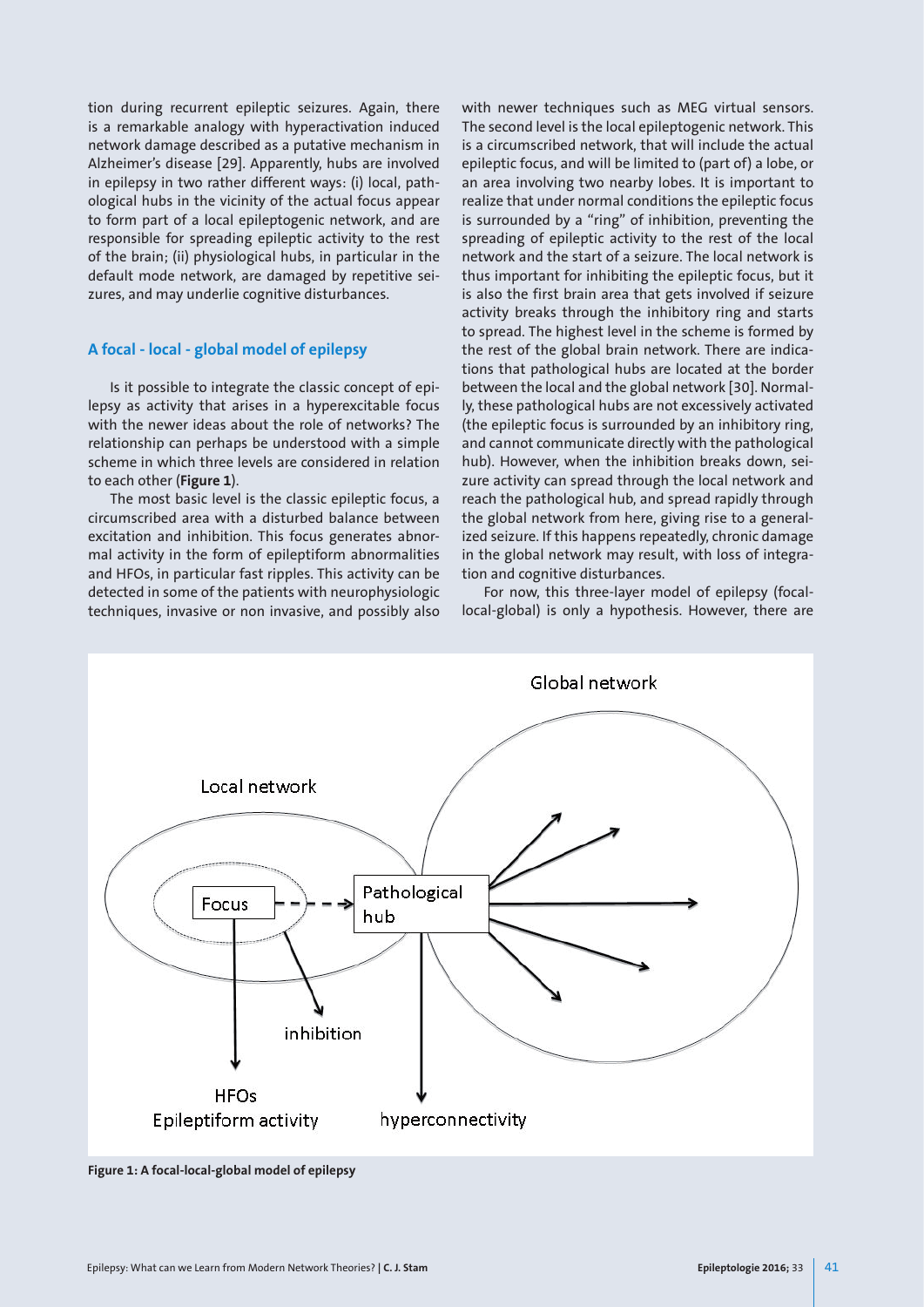a few clinically relevant aspects. The model could be of interest from the point of view of diagnosis, (surgical) treatment, and prognosis. From a diagnostic perspective it is interesting to note that the pathological hubs will not be characterized by epileptiform activity or HFOs, but by abnormal hypersynchronization or hyper connectivity. These hub phenomena can be detected with neurophysiologic techniques such as MEG and invasive or non-invasive EEG [31]. This suggests that even in EEGs without epileptiform abnormalities it may be possible to demonstrate changes that are suggestive of pathological hubs [32]. This could support a diagnosis of epilepsy. In two recent studies it has been shown that this is indeed possible in routine interictal EEGs in adults or children suspected of epilepsy [31, 32]. Furthermore, even though the epileptic focus and the pathological hub do not coincide, it is quite likely they are located in the same area, probably the same lobe, and very likely the same hemisphere. Detection of pathological hubs could therefore, even in the absence of epileptiform abnormalities, contribute to lateralization and localization of the epileptic area. In the context of epilepsy surgery the focal-local-global model is of interest since it makes clear what has to be removed at a minimum to abort the epileptic seizures (this is in fact a definition of the epileptogenic zone): according to the model removal of the pathological hub, and/or the connections between the hub and the focus, should also result in a decrease or disappearance of generalized seizures. This is important when the focus itself is located in or near eloquent cortex and cannot be removed safely. Finally, global network changes can be useful as a marker for brain damage due to chronic epilepsy, and the corresponding cognitive deficits [27, 28]. A better understanding of the chronic global effects of epilepsy could point the way toward more effective treatments directed at prevention of global brain damage [33].

#### **References**

- *1. Jacobs J, Staba R, Asano E et al. High-frequency oscillations (HFOs) in clinical epilepsy. Prog Neurobiol 2012; 98: 302-315*
- *2. Van Klink N, Hillebrand A, Zijlmans M. Identification of epileptic high frequency oscillations in the time domain by using MEG beamformerbased virtual sensors. Clin Neurophysiol 2015; Jun 16. pii: S1388- 2457(15)00637-9. doi: 10.1016/j.clinph.2015.06.008. [Epub ahead of print]*
- *3. Van Diessen E, Diederen SJ, Braun KP et al. Functional and structural brain networks in epilepsy: what have we learned? Epilepsia 2013; 54: 1855-1865*
- *4. Stam CJ. Modern network science of neurological disorders. Nat Rev Neurosci 2014; 15: 683-695*
- *5. Barabasi AL, Albert R. Emergence of scaling in random networks. Science 1999; 286: 509-512*
- *6. Watts DJ, Strogatz SH. Collective dynamics of 'small-world' networks. Nature 1998; 393: 440-442*
- *7. Bullmore E, Sporns O. The economy of brain network organization. Nat*

*Rev Neurosci 2012; 13: 336-349*

- *8. Crossley NA, Mechelli A, Scott J et al. The hubs of the human connectome are generally implicated in the anatomy of brain disorders. Brain 2014; 137: 2382-2395*
- *9. Netoff TI, Clewley R, Arno S et al. Epilepsy in small-world networks. J Neurosci 2004; 24: 8075-8083*
- *10. Morgan RJ, Soltesz I. Nonrandom connectivity of the epileptic dentate gyrus predicts a major role for neuronal hubs in seizures. Proc Natl Acad Sci U S A 2008; 105: 6179-6184*
- *11. Ponten SC, Bartolomei F, Stam CJ. Small-world networks and epilepsy: graph theoretical analysis of intracerebrally recorded mesial temporal lobe seizures. Clin Neurophysiol 2007; 118: 918-927*
- *12. Kramer MA, Kolaczyk ED, Kirsch HE. Emergent network topology at seizure onset in humans. Epilepsy Res 2008; 79: 173-186*
- *13. Schindler KA, Bialonski S, Horstmann MT et al. Evolving functional network properties and synchronizability during human epileptic seizures. Chaos 2008; 18: 033119*
- *14. Ponten SC, Douw L, Bartolomei F et al. Indications for network regularization during absence seizures: weighted and unweighted graph theoretical analyses. Exp Neurol 2009; 217: 197-204*
- *15. Liao W, Zhang Z, Pan Z et al. Altered functional connectivity and smallworld in mesial temporal lobe epilepsy. PLoS One 2010; 5: e8525*
- *16. Otte WM, Dijkhuizen RM, van Meer MP et al. Characterization of functional and structural integrity in experimental focal epilepsy: reduced network efficiency coincides with white matter changes. PLoS One 2012; 7: e39078*
- *17. Horstmann MT, Bialonski S, Noennig N et al. State dependent properties of epileptic brain networks: comparative graph-theoretical analyses of simultaneously recorded EEG and MEG. Clin Neurophysiol 2010; 121: 172-185*
- *18. Bernhardt BC, Hong S, Bernasconi A, Bernasconi N. Imaging structural and functional brain networks in temporal lobe epilepsy. Front Hum Neurosci 2013; 7: 624*
- *19. Van Diessen E, Zweiphenning WJ, Jansen FE et al. Brain network organization in focal epilepsy: A systematic review and meta-analysis. PLoS One 2014; 9: e114606*
- *20. Ortega GJ, Menendez de la Prida L, Sola RG, Pastor J. Synchronization clusters of interictal activity in the lateral temporal cortex of epileptic patients: intraoperative electrocorticographic analysis. Epilepsia 2008; 49: 269-280*
- *21. Varotto G, Tassi L, Franceschetti S et al. Epileptogenic networks of type II focal cortical dysplasia: a stereo-EEG study. Neuroimage 2012; 61: 591- 598*
- *22. Wilke C, Worrell G, He B. Graph analysis of epileptogenic networks in human partial epilepsy. Epilepsia 2011; 52: 84-93*
- *23. Van Diessen E, Hanemaaijer JI, Otte WM et al. Are high frequency oscillations associated with altered network topology in partial epilepsy? Neuroimage 2013; 82: 564-573*
- *24. Ibrahim GM, Anderson R, Akiyama T et al. Neocortical pathological highfrequency oscillations are associated with frequency-dependent alterations in functional network topology. J Neurophysiol 2013; 110: 2475- 2483*
- *25. DeSalvo MN, Douw L, Tanaka N et al. Altered structural connectome in temporal lobe epilepsy. Radiology 2014; 270: 842-848*
- 26. Van Dellen E, Douw L, Baayen JC et al. Long-term effects of temporal *lobe epilepsy on local neural networks: a graph theoretical analysis of corticography recordings. PloS One 2009; 4: e8081*
- *27. Vaessen MJ, Jansen JF, Vlooswijk MC et al. White matter network abnor-*